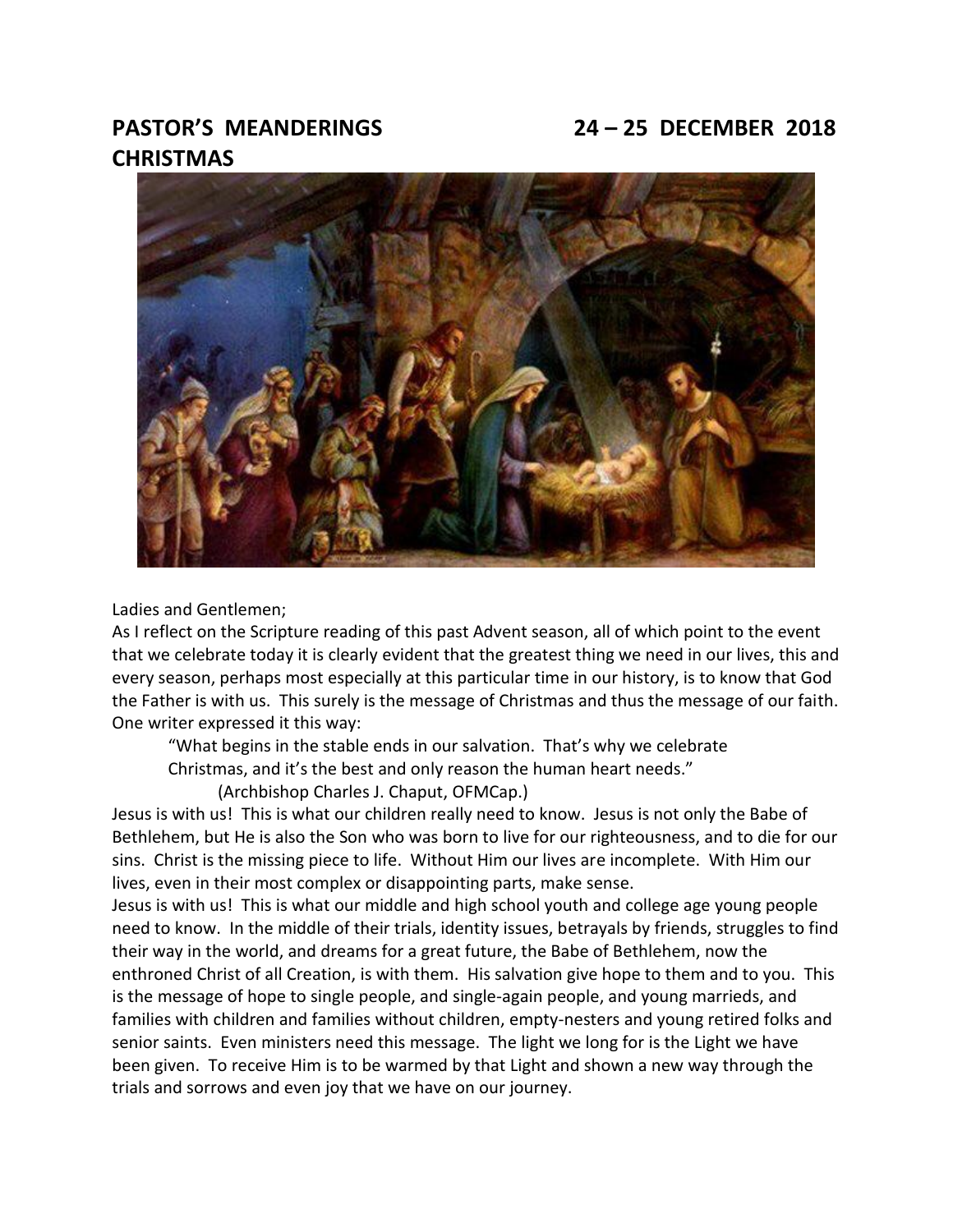Our journey as a Church continues. And I am thankful to be on that journey with you. I thank God for each of you, for your generous gifts of time and talent and financial resources in support of the parish. I commend you to your true first Pastor, even the Shepherd of our souls, the dear Savior, Jesus Christ. This Christmas I want to again bow before Him with you, happy and confident that in Him all things turn out for our good and His glory.

"I am the light of the world. He who follows Me shall not walk in darkness, but has the light of life." This is the true foundation of our faith; ancient and unshakable, sustaining us through whatever is placed before us in the past or in the future. This is the gift we have received and are reminded of this Christmas Season. This is our hope for every New Year. May your Christmas be blessed, insightful and merry and my the New Year be graced with God's peace.



**CHRISTMAS REFLECTION**

Give us, O God, the vision which can see Your love in the world. Give us the faith, the trust, the goodness, in spite of our ignorance and weakness. Give us the knowledge that we may continue to pray with understanding hearts. Show us what each of us can do to set forth the coming of the day of universal peace. (Frank Bormann, Apollo 8, Christmas Eve, 1968)

Bestow this day on us the grace upon this solemn festival to see the wonder of our Lord's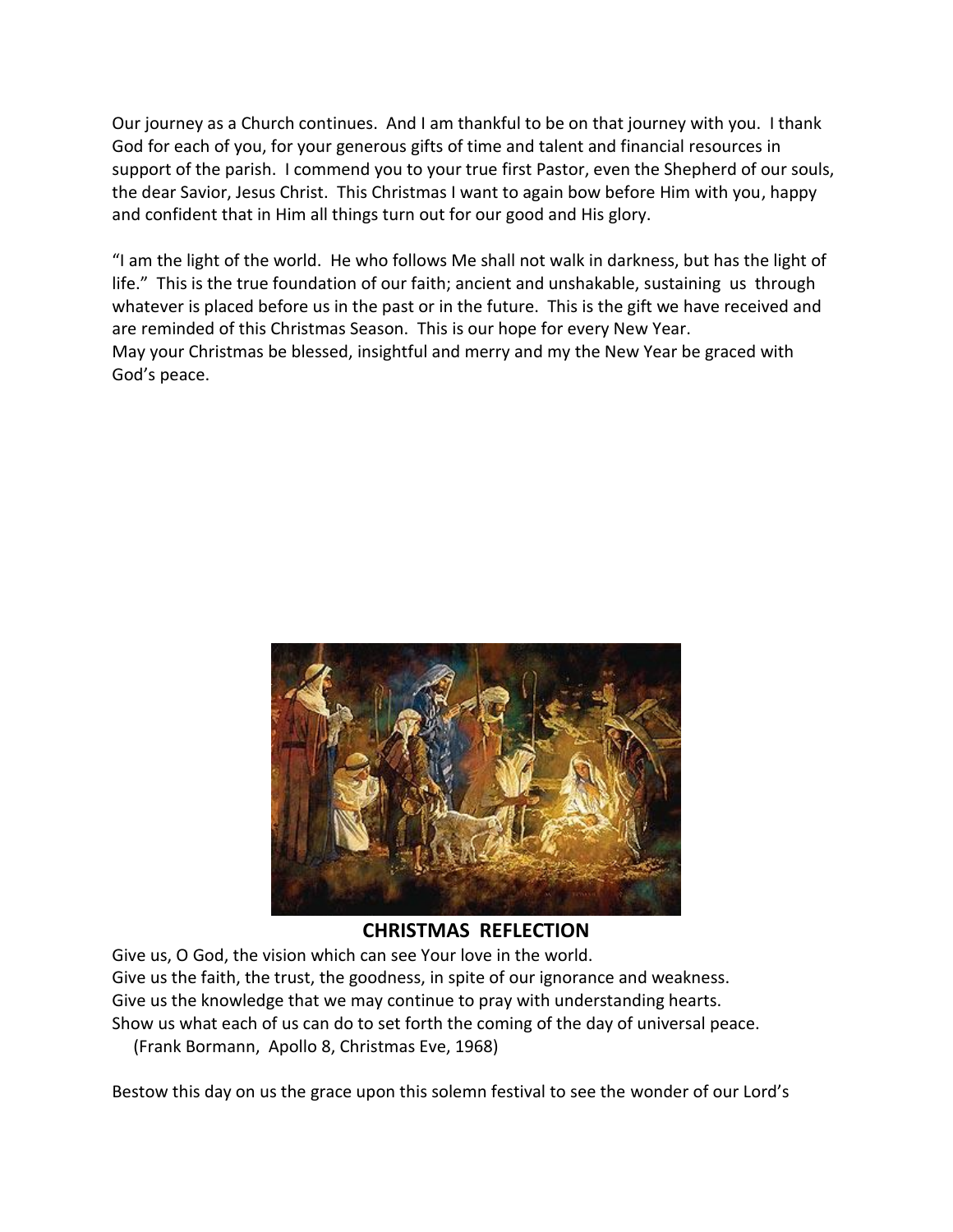Nativity.

- Bestow this day on us the grace to order so our way of life within that it is free from grief or stain of sin.
- Bestow this day on us the grace to mend our ways through life's successive hours and gather, as a garland, goodness' flowers.
- Bestow this day on us the grace so blithely in the joy of God to live that those who hurt us, we this day forgive.
- Bestow this day on us the grace to carol for the Birthday of our King and as a gift, an honest heart to bring.
- Bestow, bestow this day on us for healing of our griefs, His Merit's Strength, and bear us joyful to His Throne at length.
	- (Richard de Ledrede, O>F.M., Bishop of Ossory, 14th century, translated by Robert Wayse Jackson)

Lord Jesus, You entrusted Yourself to us when You made human nature Your own in the womb of the Virgin Mary. You accepted the vulnerability of human life with a generosity that calls for our imitation, to love as You have loved us.

In the Eucharist You entrust Yourself again to us with a love that gives without reserve. May we learn in this communion with You to give ourselves to you and to those in need and thus share in Your work of redemption. May we know Your presence in those we meet and find You in all things You have created.

May our faith strengthen this vision in us, may our hope make us long for its fulfilment. Grant this to us in Your love. Amen

**STEWARDSHIP:** Rejoice! The Word became flesh and dwells among us! Oh, come, let us adore Him!

John Henry Cardinal Newman

"May each Christmas, as it comes, find us more and more like Him who at this time became a little child, for our sake; more simpleminded, more humble, more affectionate, more resigned, more happy, more full of God."

**READINGS THE FEAST OF THE HOLY FAMILY OF JESUS, MARY AND JOSEPH 30 DEC 1 Sm. 1:20-22, 24-28:** The child Samuel, the first of the prophets, is born as a gift from God. His mother Hannah dedicates him to God for all of his life.

## **Ps. 84:2-3, 5-6, 9-10:**

**1 Jn. 3:1-2, 21-24:** presents a lovely ideal of domestic harmony and caring of each other. This is one of the clearest expressions of early Christian family morality. We are all children of God – what a breath-taking thought! But will we ever fully grasp its significance? Not in this world, says the Letter of John. Yet, we will get a sense of it if we accept Jesus into our lives and do what He did: love unconditionally.

**Lk. 2:41-52:** Today's Gospel is the only reference to the teenage years of Jesus; the loss and finding of Jesus in the temple of Jerusalem. It shows both His attachment to His family, and also His special vocation to be at the service of the whole human family.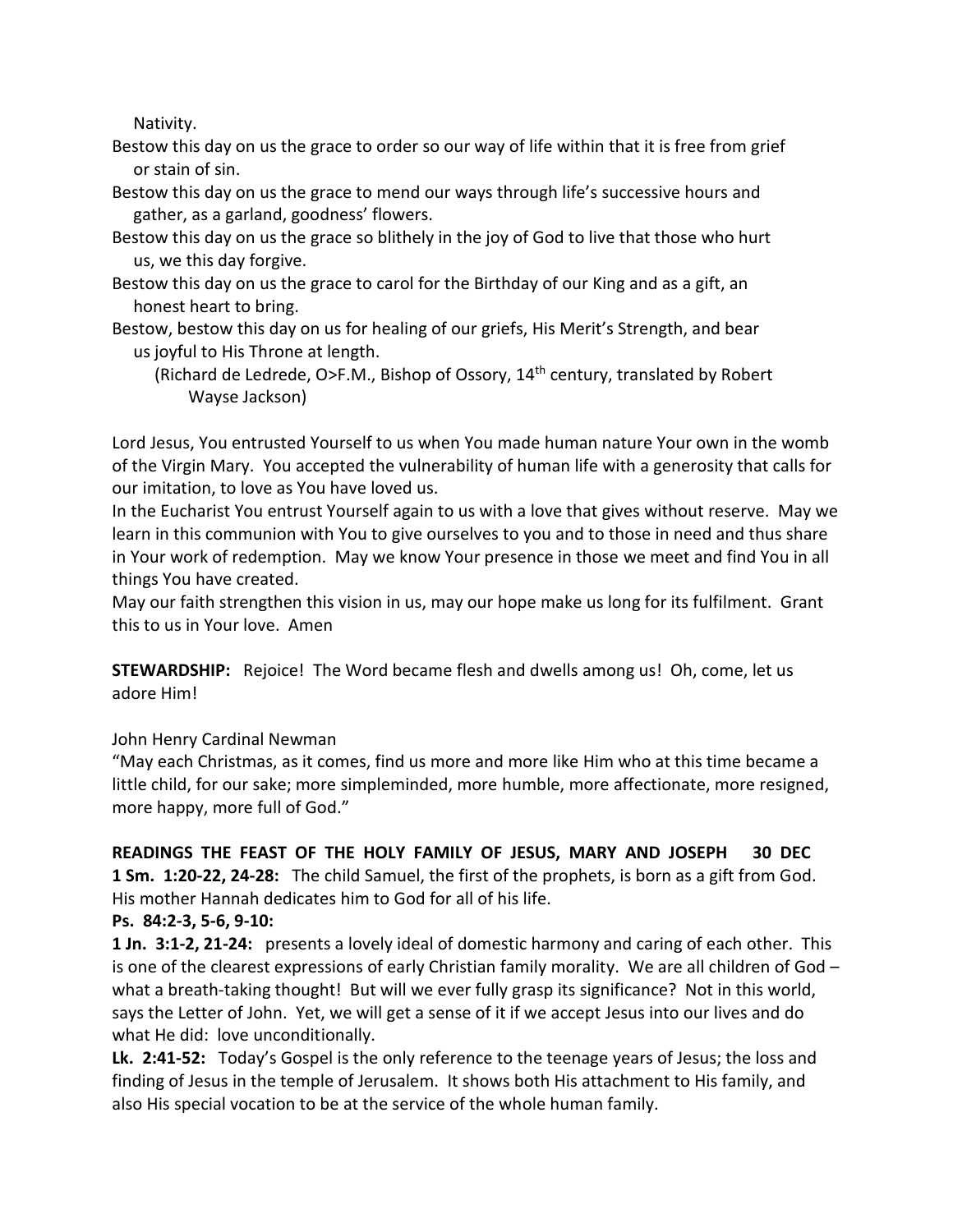Pope John XXIII

"The family, grounded on marriage freely contracted, monogamous and indissoluble, is and must be considered the first and essential cell of human society."

## **CHRISTMAS SYMBOLS**

## **MANGER CRECH NATIVITY SCENE**

**Manger = a long trough from which animals are fed** (Old French *mangeure*, from Latin *manducare* 'to chew')

**Crech =** a nursery where babies and young children are cared for during the working day a model or tableau representing the scene of Jesus Christ's birth, displayed

in homes or public places at Christmas.

**Nativity Scene =** a set of figures displayed at Christmas as an artistic representation of the birth of Jesus Christ

The Nativity Scene is probably the most recognized, most ubiquitous symbol of Christmas. What is its origin?

In the year 1223, St. Francis, a deacon, joined his fellow Franciscans at the town of Grecio to celebrate Christmas. Grecio was a small town built on a mountainside overlooking a beautiful valley. The people had cultivated the fertile area with vineyards. St. Francis realized that the chapel of the Franciscan hermitage would be too small to hold the congregation for Midnight Mass. So he found a niche in the rock near the town square and set up the altar. However, this Midnight Mass would be very special, unlike any other Midnight Mass.

St. Bonaventure (d. 1274) in his *The Life of St. Francis of Assisi* recorded the story:

"It happened in the third year before his death, that in order to excite the inhabitants of Grecio to commemorate the nativity of the Infant Jesus with great devotion, [St. Francis] determined to keep it with all possible solemnity; and lest he should be accused of lightness or novelty, he asked and obtained the permission of the sovereign Pontiff. Then he prepared a manger, and brought hay, and an ox and an ass to the place appointed. The brethren were summoned, the people ran together, the forest resounded with their voices, and that venerable night was made glorious by many and brilliant lights and sonorous psalms of praise. The man of God [St. Francis] stood before the manger, full of devotion and piety, bathed in tears and radiant with joy; the Holy Gospel was chanted by Francis, the Levite of Christ. Then he preached to the people around the nativity of the poor King; and being unable to utter His Name for the tenderness of His love, He called Him the Babe of Bethlehem. A certain valiant and veracious soldier, Master John of Grecio, who, for the love of Christ, had left the warfare of this world, and become a dear friend of this holy man, affirmed that he beheld an Infant marvelously beautiful, sleeping in the manger, Whom the blessed Father Francis embraced with both his arms, as if he would awake Him from sleep. This vision of the devout soldier is credible, not only by reason of the sanctity of him that saw it, but by reason of the miracles which afterwards confirmed its truth. For the example of Francis, if it be considered by the world, is doubtless sufficient to excite all hearts which are negligent in the faith of Christ; and the hay of that manger, being preserved by the people, miraculously cured all diseases of cattle, and many other pestilences; God thus in all things glorifying his servant, and witnessing to the great efficacy of his holy prayers by manifest prodigies and miracles."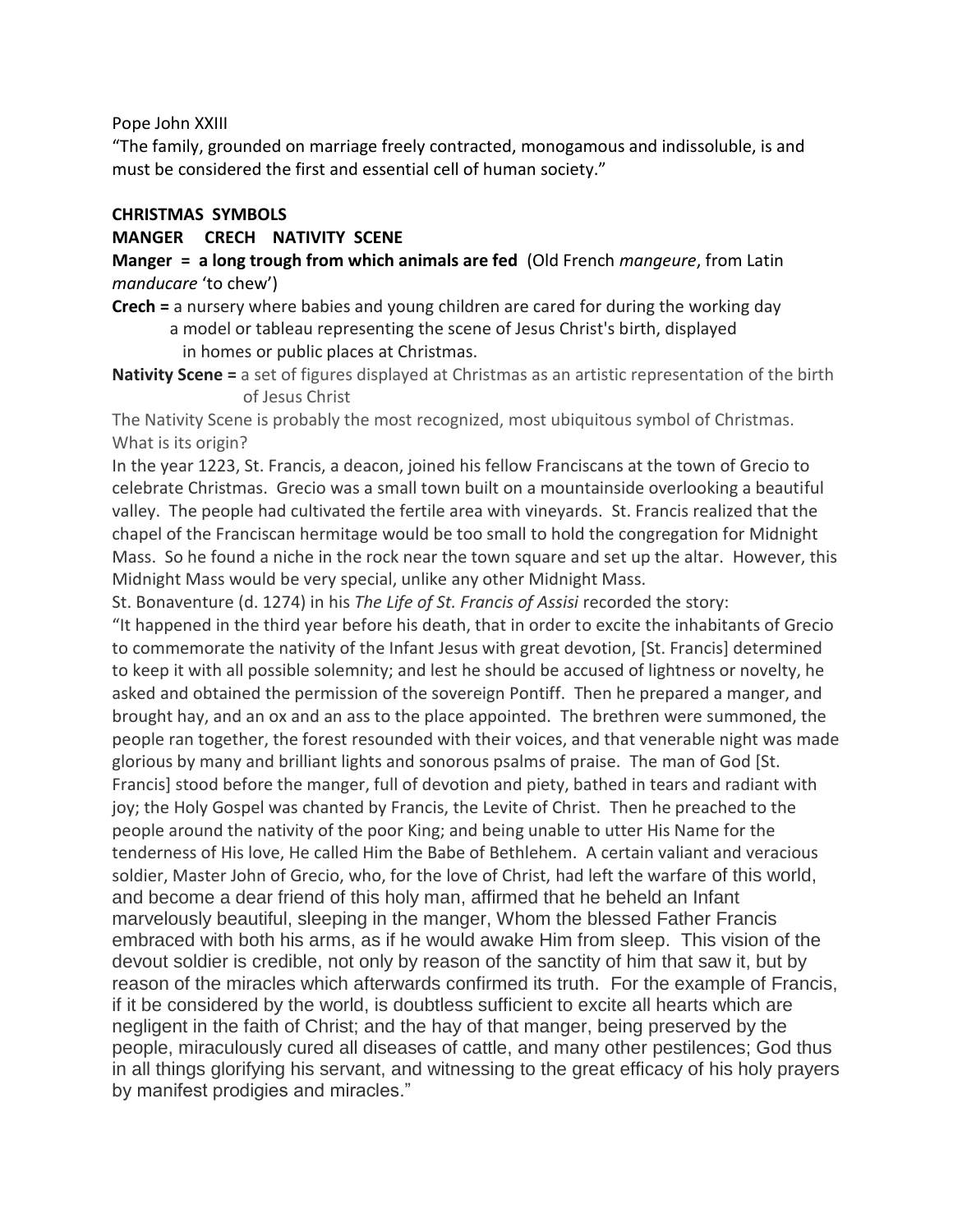Although the story is long old, the message is clear for us. Our own Nativity scenes which rest under our Christmas trees are a visible reminder of that night when our Savior was born. May we never forget to see in our hearts the little Babe of Bethlehem, who came to save us from sin. Moreover, we must never forget that the wood of the manger that held Him so securely would one day give way to the wood of the cross. May we too embrace Him with all of our love as did St. Francis.

## **'Twas the Night Before Jesus Came'**

### **(Anonymous)**

"Twas the night before Jesus came and all through the house not a creature was praying, not one in the house. Their Bibles were lain on the shelf without care, in hopes that Jesus would not come there. The children were dressing to crawl into bed, not once ever kneeling or bowing a head; And mon in her rocker with baby on her lap, was watching the late show while I took a nap; When out of the East there arose such a clatter, I sprang to my feet to see what was the matter; Away to the window I flew like a flash, threw open the shutters and threw up the sash. The light of His face made me cover my head, it was Jesus returning, just like He said. And though I possessed worldly wisdom and wealth, I cried when I saw Him in spite of myself. In the book of life, which He held in His hand, was written the name of every saved man. He spoke not a word as He searched for my name, when He said, "It's not here!" my head hung in shame. The people whose names had been written with love, He gathered to take to His Father above. With those who were ready He rose without a sound, While all the rest were left standing around. I fell to my knees, but it was too late: I had waited too long and thus sealed my fate. I stood and I cried as they rose out of sight. Oh, if only I had been ready tonight. In the words of this poem the meaning is clear, To coming of Jesus is drawing near. There's only one life and when the last name is called, We'll find that the Bible was true after all.

#### **ICON AT THE DOOR THE NATIVITY**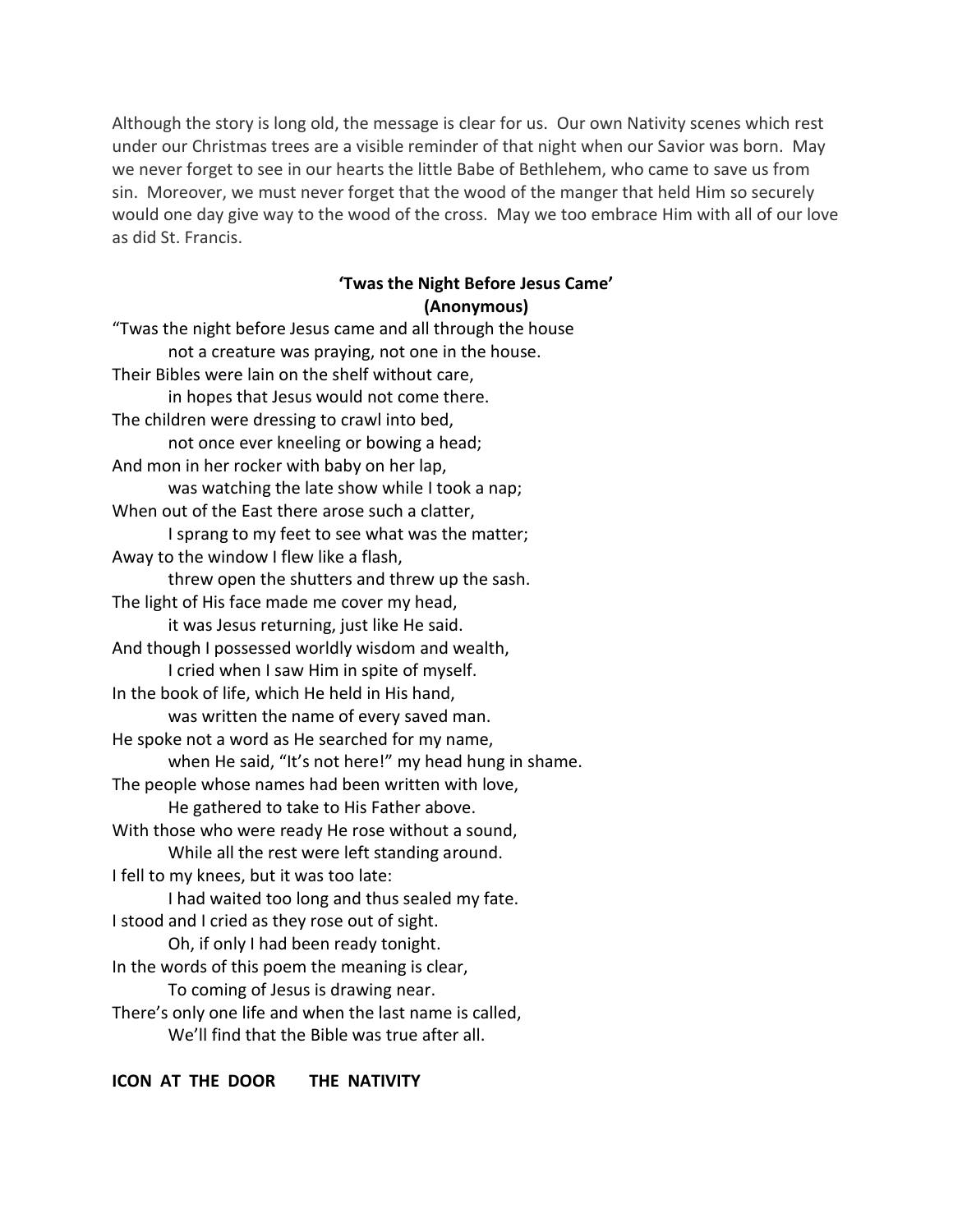During the reign of Caesar Augustus, our Lord and God and Savior Jesus Christ was born of the Virgin Mary in the town of Bethlehem. Refer to the Gospels of Matthew (Chap. 1-2) and Luke (Chap 2) for the account of the Lord's birth in the flesh.

This icon depicts several scenes from this glorious event. In the center, the Virgin Mary, the Theotokos is depicted resting beside her newborn Son in the cave. The cave imagery recalls icons of the Resurrection, reminding the viewer that our salvation was wrought through the entirety of Christ's life, not just one part of it. The ox and donkey beside Him represent the worship of the entire human race, Jews and the Gentiles alike. In the upper right corner, an angel gives the good news of this birth to a shepherd, and on the left side, the Magi are guided by the star, carrying their gifts from the East. In the lower right corner, a midwife tends to the newborn Savior, and on the left side, Joseph the old man is tempted to leave Mary by the devil appearing in human form. (The latter two of these scenes are from the Protoevangelium of James, an early Christian text from which the Church draws a number of traditions about the Nativity.)

. The magi are visible on the left, and the shepherds on the right. Also visible is the elder Joseph, who is being tempted by the devil to leave his betrothed. Filling the heavens are the angels, praising God and proclaiming the good news of great joy.

This beautiful, vibrant icon is full of detail. This reminder of our Lord's humanity and incarnation is a fitting reminder for the whole year, and not only the Christmas season.

## **DATE OF CHRISTMAS**

## **Was Jesus really born Dec. 25?**

There is all kinds of speculation on the actual date of Jesus's birth, including more recently the attempt to deny His actual existence.

With our dependence on electronic communication we can certainly speculate on how wonderful it would be if Our Lord had been born in an age of information technology or even when there would have been a Clerk of Courts office that issued birth certificates with information such as time, date, birth weight etc.. Unfortunately the Gospels do not provide such information. Nevertheless, some scriptural detective work can help determine the date of Christ's birth.

St. Luke related the announcement of the birth of St. John the Baptist to his elderly parents, St. Zechariah and St. Elizabeth. St. Zechariah was a priest of the class of Abijah (Lk. 1:5), the eighth class of 24 priestly classes (Neh. 12:17). Each class served one week in the temple, twice a year. Joseph Heinrich Friedlieb has established that the priestly class of Abijah would have been on duty during the second week of the Jewish month Tishri, the week of the Day of Atonement or in our calendar, Sept. 22-30. While on duty, the Archangel Gabriel informed Zechariah that he and Elizabeth would have a son (Lk. 1:5-24). Shortly following this, they conceived John, who after presumably 40 weeks in the womb would have been born at the end of June. For this reason, we celebrate the Nativity of St. John the Baptist on June 24.

St. Luke also recorded how the Archangel Gabriel told Mary that Elizabeth was six months pregnant with John (Lk. 1:36), which means the Annunciation occurred March 25, as we celebrate. Nine months from March 25, or six months from June 24, renders the birth of Christ at Dec. 25, our Christmas.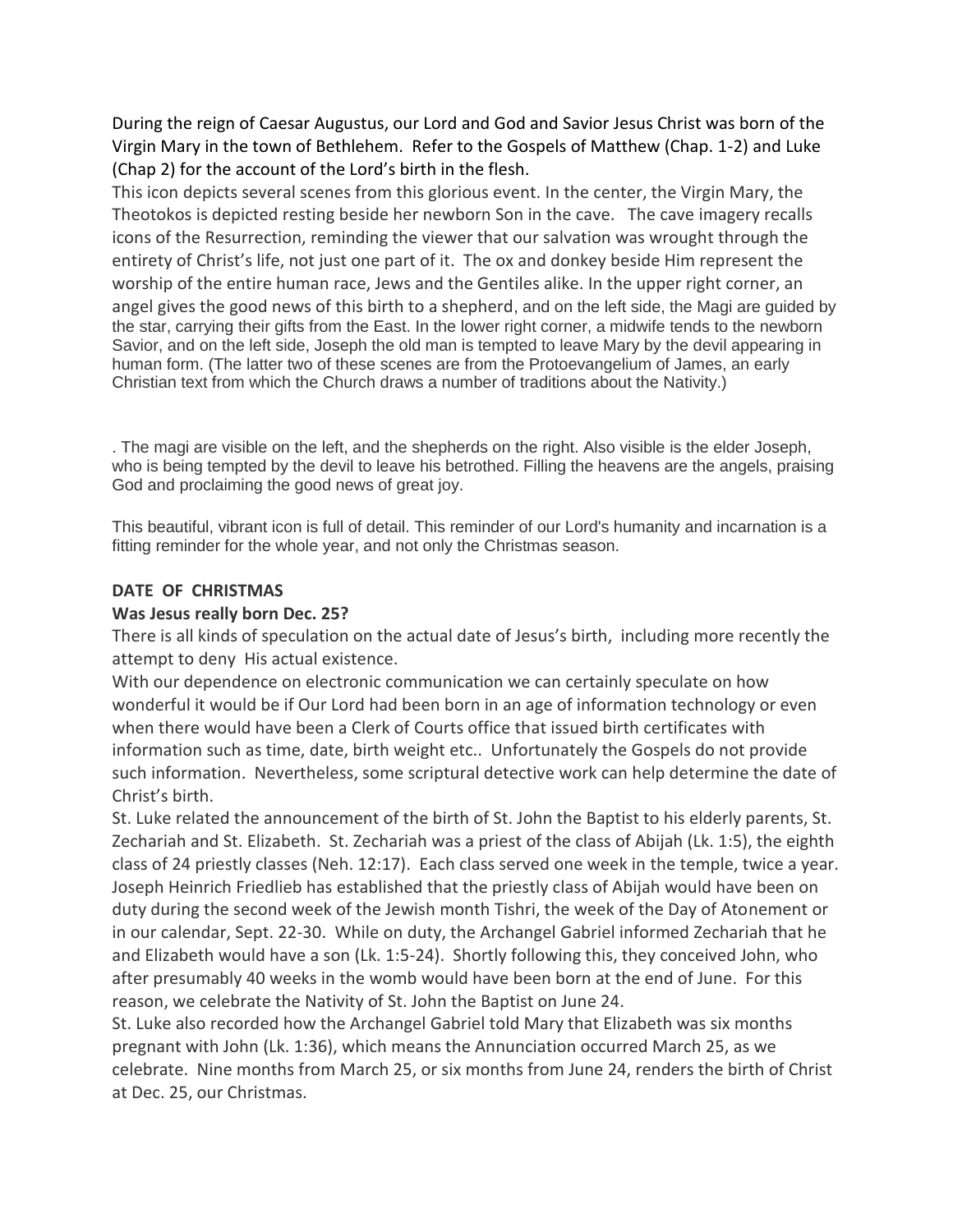On a pious note, would not our Blessed Mother herself have remembered all of these details, especially how she conceived by the Holy Spirit and bore the Savior? Surely. All mothers – including our own – remember these details. Would not the apostles have asked her these questions, at least after the Ascension? Would not St. Luke, who included the details of the Annunciation and Visitation not have learned them from our Blessed Mother? Pope Benedict in his book *Jesus of Nazareth: The Infancy Narratives* noted this very point: "Luke indicates from time to time that Mary, the Mother of Jesus, is herself one of his sources, especially when he says in 2:51 that 'His mother kept all these things in her heart' (cf. also 2:19). Only she could report the event of the Annunciation, for which there were no human witnesses. To sum up: What Matthew and Luke set out to do, each in his own way, was not to tell 'stories' but to write history, real history that had actually happened, admittedly interpreted and understood in the context of the word of God." So given the facts of the Gospel, we discover the date of Christmas.

Now if this dating is true, then the early church must have celebrated Christmas Dec. 25. Is there evidence? Admittedly, evidence is sparse because Christianity and the church were persecuted by the Roman Empire until 313, and no one knows how much evidence has been lost. Nevertheless, according to the *Liber Pontificalis*, Pope St. Telesphorus (125-136) instituted the tradition of celebrating midnight Mass, which means Christmas already was being celebrated. St. Theophilus (AD 115-181), bishop of Caesarea, stated, "We ought to celebrate the birthday of Our Lord on what day soever the  $25<sup>th</sup>$  of December shall happen." St. Hippolytus (170-240) mentioned in his *Commentary on Daniel* that the birth of Christ occurred on Dec. 25.

After Constantine legalized Christianity in 313, the church was able to establish universal dates for the celebration of feast days, including Christmas and the Annunciation. As such, evidence shows the celebration of Christmas Dec. 25: Pope Liberius (352-66) celebrated Christmas Mass in Rome; St. Gregory Nazianzus (d. 389) in Constantinople, and St. Ambrose (d. 397) in Milan. Keep in mind that they would not have just "picked a date,' but used the date already accepted by the church.

So what about the claim of some that Christmas was substituted for the pagan holidays? The Romand did celebrate Saturnalia between Dec. 17 and 23, commemorating the winter solstice Dec. 23, but Christmas does not fit that time frame.

What about the "Birthday of the Unconquered Sun" Dec. 25? Emperor Aurelian instituted this celebration in 274 (therefore, after the Christian celebration of Christmas and perhaps in an attempt to overshadow it). After legalization in 313, Dec. 25 was purged of any pagan notion: for example, an ancient codex of that time marked Dec. 25 as the "Nativity of the Unconquered" (meaning Jesus), not the "Nativity of the Unconquered Sun." then again, Emperor Julian the Apostate (reighed 361-63), who had apostatized and wanted to return the empire to paganism, tried to suppress Christmas and ordered the celebration of the Birth of the Unconquered Sun, a decision reversed upon his death. In sum, Christmas was celebrated Dec. 25 prior to any pagan celebration on the same date. (See Taylor Marshall's *The Eternal City" Rome and the Origins of Christianity*).

While we can verify the date of Christmas, the most important point is celebrating the birth of Our Lord. Remember "Christmas" is derived from the Old English *Cristes Maesse*, which means